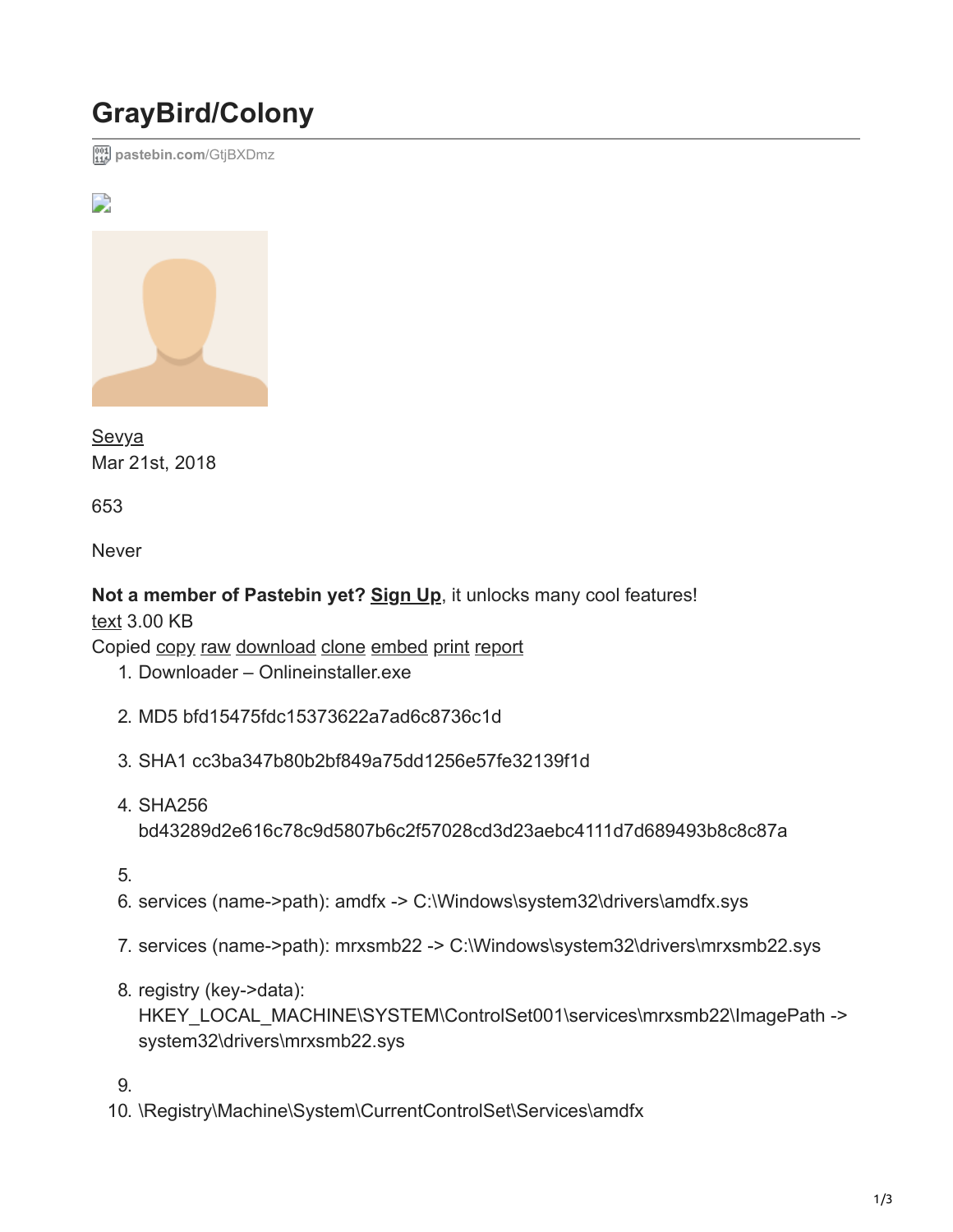11. \Registry\Machine\System\CurrentControlSet\Services\mrxsmb22

12.

- 13. Check-in URL: http://iostream.system.band/dump/io/time.php
- 14. Download URL 1: http://ozkngbvcs.bkt.gdipper.com/xp/aXXXX
- 15. Download URL 2: http://ozkngbvcs.bkt.gdipper.com/xp/mXXXX

16.

- 17. Driver mrxsmb22.sys
- 18. MD5 eb5591fc8979bfe67a19643a07397882
- 19. SHA1 08b067821535eaa99dd4f53866245784ffd3ed62
- 20. SHA256 5589a6960e76c4ccab41a834d41ee85180366f80968a92316148a734ceff9cc4

21.

- 22. Driver amdfx.sys
- 23. MD5 e6b26e97a9186835ffbc7f1a2f433bbc
- 24. SHA-1 a4ef575f40a7e9634dbbb8dde7860e22145a2a9e
- 25. SHA-256

079daa5aa34c717308dd5792b88f604b904355f32f9e2b738855ad725d9deb45

26.

- 27.
- 28. Decrypt downloader check-in
- 29.
- 30. MD5(first 8 bytes of packet + hard-coded 8 byte string), AES-128-CBC. In every case I've seen so far, the hard-coded string is '1Q2a3k79'. The following is sufficient:
- 31.
- 32. 00000000: 4136 3946 4339 3344 4558 2b37 6262 4247 A69FC93DEX+7bbBG
- 33. 00000010: 5064 7339 524c 3474 344f 7362 4367 4867 Pds9RL4t4OsbCgHg
- 34. 00000020: 6834 484e 7877 6865 5947 732f 4272 436f h4HNxwheYGs/BrCo
- 35. 00000030: 3254 2b47 4977 4342 706f 4957 6544 416d 2T+GIwCBpoIWeDAm
- 36. 00000040: 7a67 4132 5363 7068 3758 3872 6d47 6f66 zgA2Scph7X8rmGof
- 37. 00000050: 6668 4c55 774a 624b 512b 7545 7634 766b fhLUwJbKQ+uEv4vk